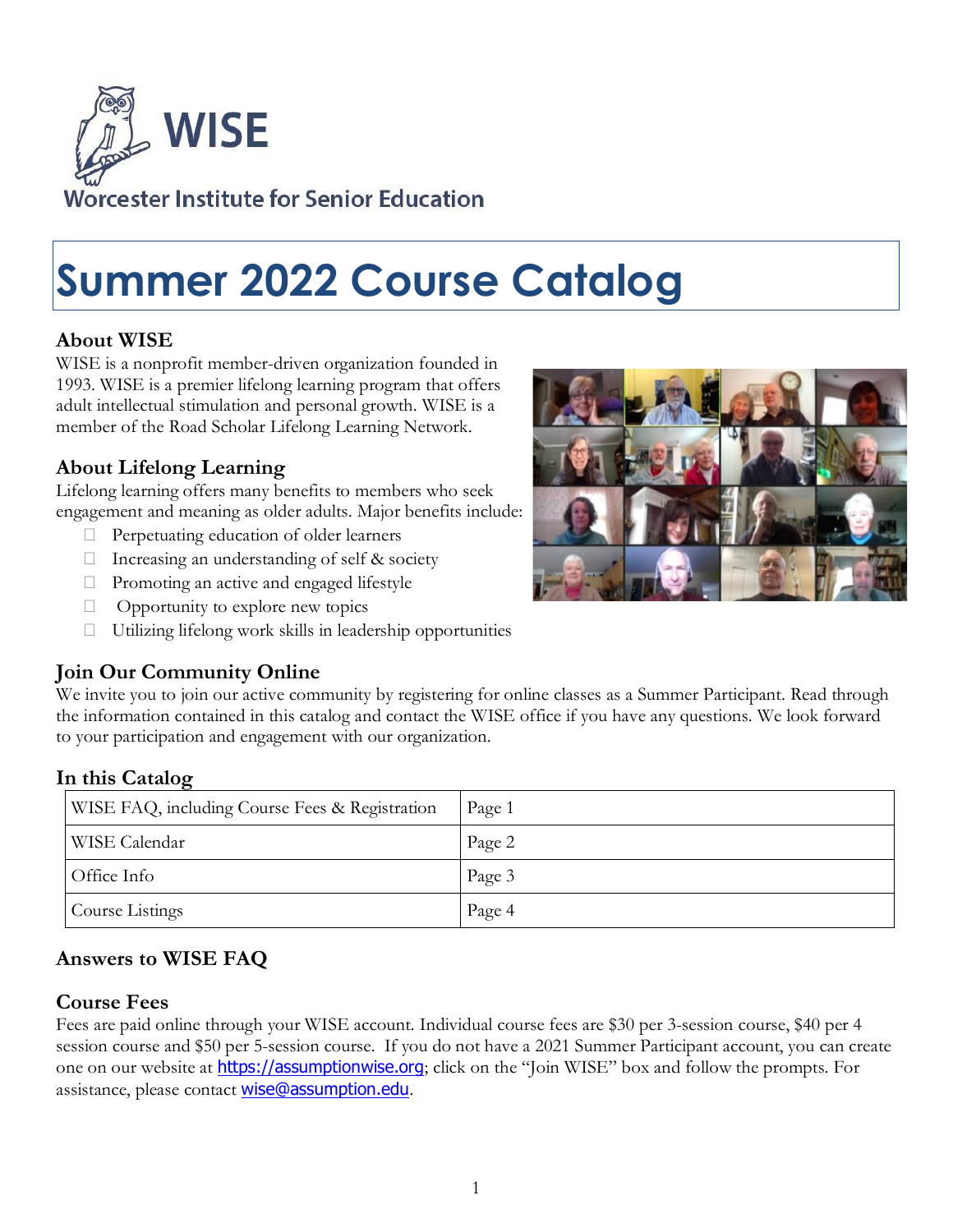## **Registration**

Online Registration begins May 3, 2022. All participants must pay all course fees prior to attending class. Only paid and registered members will receive the Zoom link to the course. Once you register online, you will receive a confirmation email for courses in which you are enrolled. Please see the website information on page 1.

## **Zoom Information**

For general help with Zoom, refer to the Zoom support website: [https://support.zoom.us/hc/en-us/.](https://support.zoom.us/hc/en-us/)

## **Zoom & Registration Assistance**

We offer **WISE Zoom Coffee Hours on Mondays from 9-10 am** for help on the registration process, website navigation and Zoom tips. Enjoy your coffee or tea while you receive some tips during these informative sessions. After you set up your account, click on <https://assumptionwise.org/using-Zoom> for the Zoom link. We look forward to meeting you!

## **Cancellations**

Any individual class cancellations and make-up class meetings are announced by email and posted on the WISE website. Courses may be cancelled due to low enrollment or other unusual circumstances. If all meetings of a course are cancelled, a refund will be issued.

## **Refund Policy**

No refunds will be issued after the summer classes have begun.

#### **Summer 2022 Academic Calendar**

| May 3, 2022           | Summer Term registration starts                                            |
|-----------------------|----------------------------------------------------------------------------|
| June 13, 2022         | Summer Term online classes begins                                          |
| <b>July 2-6, 2022</b> | WISE Office and Assumption offices closed for July 4 <sup>th</sup> holiday |
| <b>July 21, 2022</b>  | Summer Term Ends                                                           |

#### **Wise Office Information**

Campus access is currently restricted; please use the email address listed below. Please refer to the WISE Calendar on page 2 for closures and other important dates.

| <b>Phone</b> | 508-767-7513               |
|--------------|----------------------------|
| Email        | wise@assumption.edu        |
| Website      | https://assumptionwise.org |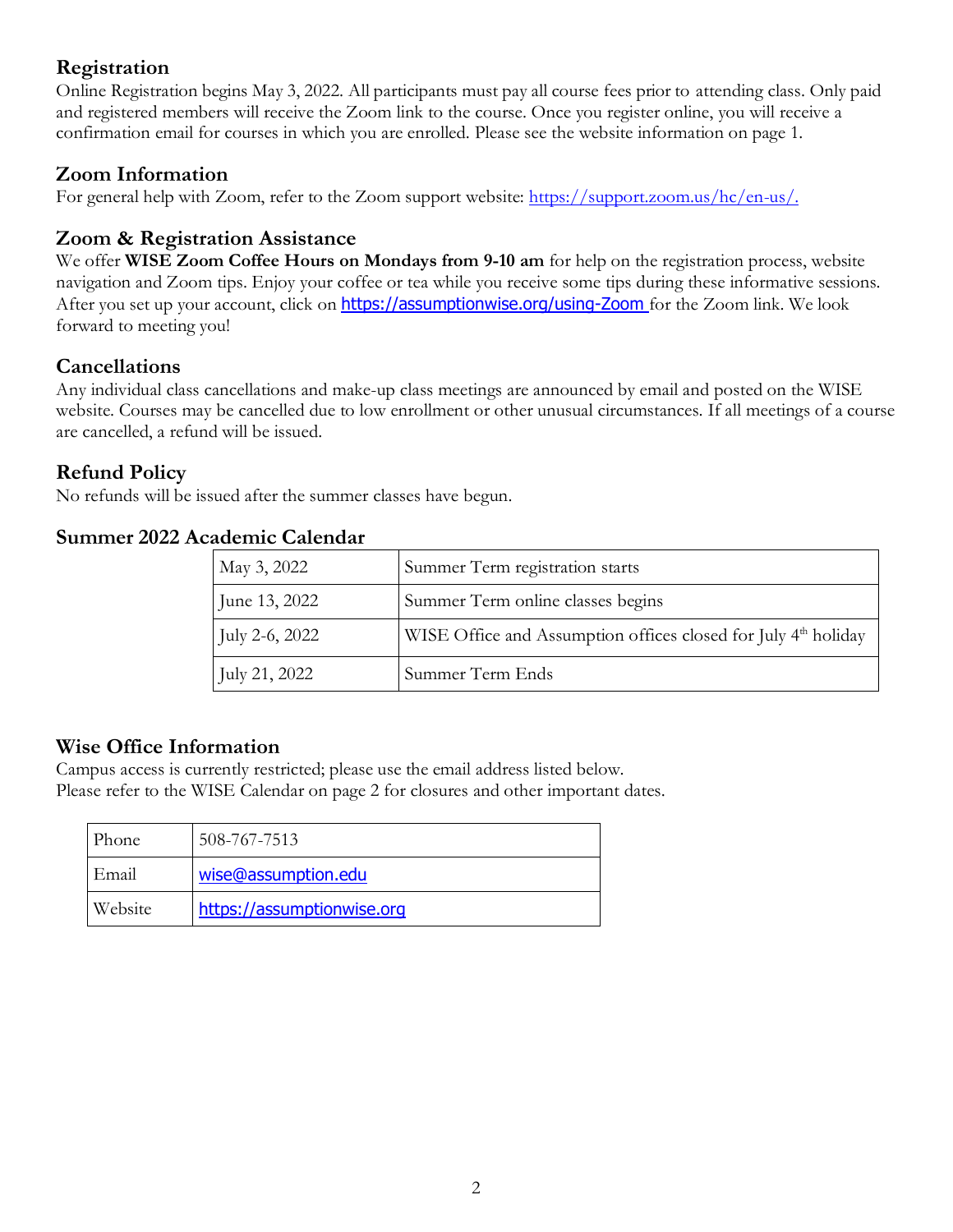## **Summer 2022 Program**

## **S1. Old White Guy's Guide to Black Gospel Music**

**Mondays 10:30-12:00**

**June 13, 20, 27**

#### **Cost of Course: \$30.00**

Black Gospel music is one genre of roots music that too often remains on the shelf of white (and black) listeners who otherwise embrace African-American music forms. It is not surprising; for most of its history, black gospel was not interesting to white audiences, who readily returned the favor. Its religious fervor puts some people off. And contemporary black gospel, like contemporary white gospel, often seems more pop than not. But black gospel music historically influenced blues and jazz as well as doo wop and soul music. The wellspring of such sweet inspiration merits a deep dive.

**ZOOM LINK:** Available on website to paid and registered members

CLASS LIMIT: 95

**INSTRUCTOR:** Rick Hendra is a radio and Zoom documentarian exploring the history of American roots music on WCUW (community radio in Worcester) and on Jazz Potpourri, a Zoom station hosted by WPI's Jazz History Data Base. He's a co-founder of the Worcester Hot Club for lovers of old music on 78's. And he whistles when he should be working.

#### **S2. Stepping Stones of Your Life: Writing a Memoir**

**Mondays 2:00-3:30**

## **June 13, 20, 27, July 11**

#### **Cost of Course: \$40.00**

Writing a memoir can be fun. It can be simply for your own pleasure, or a place to collect your thoughts or memorialize people and events in your life for future generations. While we build community with our stories, there will be lessons on basic writing skills and a search for your individual style.

**ZOOM LINK:** Available on website to paid and registered members

#### **CLASS LIMIT**: 95

**INSTRUCTOR:** Lydia Bogar is a new teacher at WISE. She has taken classes at Coastal Carolina University and Brandeis University after retiring 8 years ago. For 3 years, she was the Co-Coordinator of the BOLLI Writers Guild at Brandeis University.

#### **NO REQUIRED BOOKS**

**Optional Books:**

**Bird by Bird, Tips on Life and Writing by Anne Lamont On Writing, Memoir and Writers' Guide by Stephen King**

## **S3. The History of American Photography**

**Tuesdays and Thursdays 10:00-11:30**

**June 14, 16, 21, 23, 28**

#### **Cost of Course: \$50.00**

We'll review key technological innovations in photography that led to aesthetic changes in the field: the daguerreotype in 1839, the camera in 1841, the Kodak camera in 1888, 35mm film and the Leica in 1913, 35mm SLRs by 1936, and digital photography in 1975. An exploration of iconic images in American photography will provide a history of the evolution of this artistic medium that changed the way we viewed the work.

**ZOOM LINK**: Available on website to paid and registered members

#### **CLASS LIMIT**: 95

**INSTRUCTOR:** Martha Chiarchiaro has brought history to life through the art of the times for more than 30 years. She received her Master's degree in the History of Art from Williams College and has taught a variety of art history classes at the Worcester Art Museum, Worcester State University, and other cultural organizations. Martha is excited to share photography as an artistic medium.

#### **NO REQUIRED BOOK**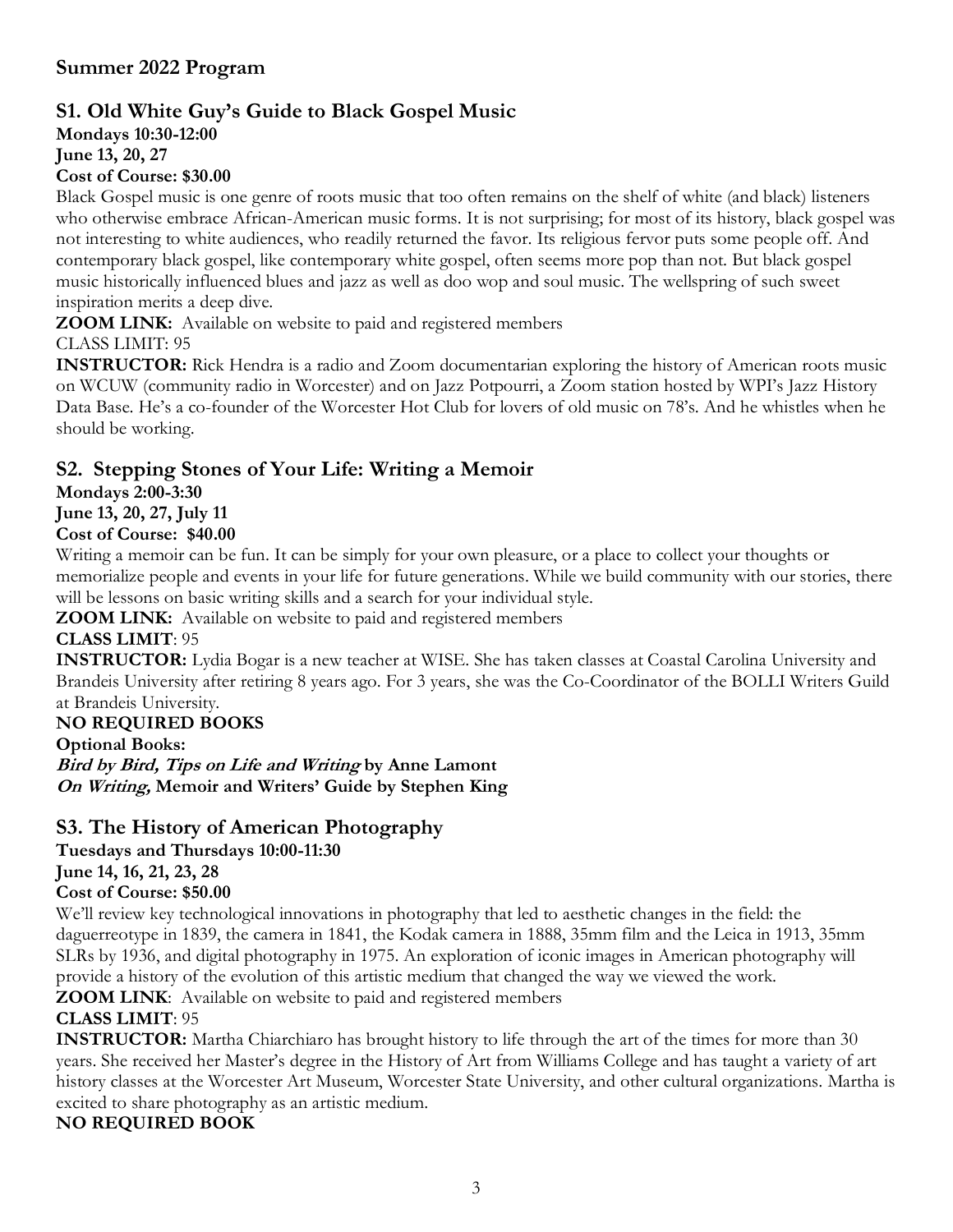#### **S4. Ecology of Invasive Species**

**Tuesdays 2:00-3:30 pm**

**June 14, 21, 28**

#### **Cost of Course: \$30.00**

Our New England landscape hosts many non-indigenous species, some of which are capable of disrupting longestablished ecological communities. By considering some of the 'most wanted' problematic newcomers (case studies could include jumping worms, spotted lantern flies, Asiatic bittersweet or many others), we will explore the characteristics that allow an organism to take over, implications for our native species and habitats, strategies for living with or controlling invasive species, and what to look out for (climate change, anyone?). Come away with a deeper understanding of local landscapes in the short- and long-term, the players and partnerships in them, and how we can support them.

#### **CLASS LIMIT**: 95

**INSTRUCTOR**: Martha Gach is Regional Education Manager for Central Massachusetts and the Conservation Coordinator at Mass Audubon's Broad Meadow Brook in Worcester. She designed and currently manages the sanctuary's abundant gardens for wildlife, pollinators, and water quality, overseeing ecological management within the rest of the 435-acre urban wildlife sanctuary. Dr. Gach holds her A.B. from Washington University in St. Louis and a Ph.D. in Ecology and Evolutionary Biology from The University of Michigan.

## **NO REQUIRED BOOKS**

## **S5. The Great Composers**

**Wednesdays 10:30-12:00 June 15, 22, 29 July 13, 20 Cost of Course: \$50.00**

The music of the great composers – Bach, Beethoven, Mozart, Chopin, Liszt – continues to be studied, performed, and enjoyed today. This course takes a look at the personal lives and important musical contributions of some of the greatest composers. Students will learn about the backstories, successes, failures, and times of these musicians. Students will also listen to some of their most important works and learn to analyze specific musical devices present in the music by looking at the scores (i.e., sheet music). NOTE: Students do NOT need to be able to read music in order to take this course.

**ZOOM LINK:** Available on website to paid and registered members

#### **CLASS LIMIT**: 95

**INSTRUCTOR**: Paul Buono is a pianist who has toured internationally as a sideman for various pop/jazz artists and as a musical director for Princess and Cunard cruise lines. He holds a bachelor's and master's degree in piano performance as well as a law degree. Paul teaches online through his online music studio (paulbuonomusic.com) and is a member of the music faculty at WPI, Clark University, and Assumption University (where he also serves as the director of the jazz ensemble).

#### **NO REQUIRED BOOKS**

## **S7. Edgar Allan Poe: His Life and Writings, Part 1 (1809-1841)**

**Thursdays 2:00-3:30 June 16, 23, 30 July 14, 21 Cost of Course. \$50.00**

"Edgar Allan Poe: His Life and Writings, Part 1 (1809-1841)" is an online American literature course where no mortal students have ever gone before. It covers the highest level of reading and writing on Poe's life and writings from his early years in Boston, London, and Richmond, where he defines poetry as the idea of beauty and advances the literature of science fiction, to his life in Philadelphia where he writes his greatest short stories, inventing the detective story and psychological realism in world literature.

**ZOOM LINK:** Available on website to paid and registered members **CLASS LIMIT**: 95

**INSTRUCTOR**: Paul Macek has a bachelor's and master's degree in both history and English. He has taught U.S. History and American Literature at the high school level for over twenty-five years. He has also worked as a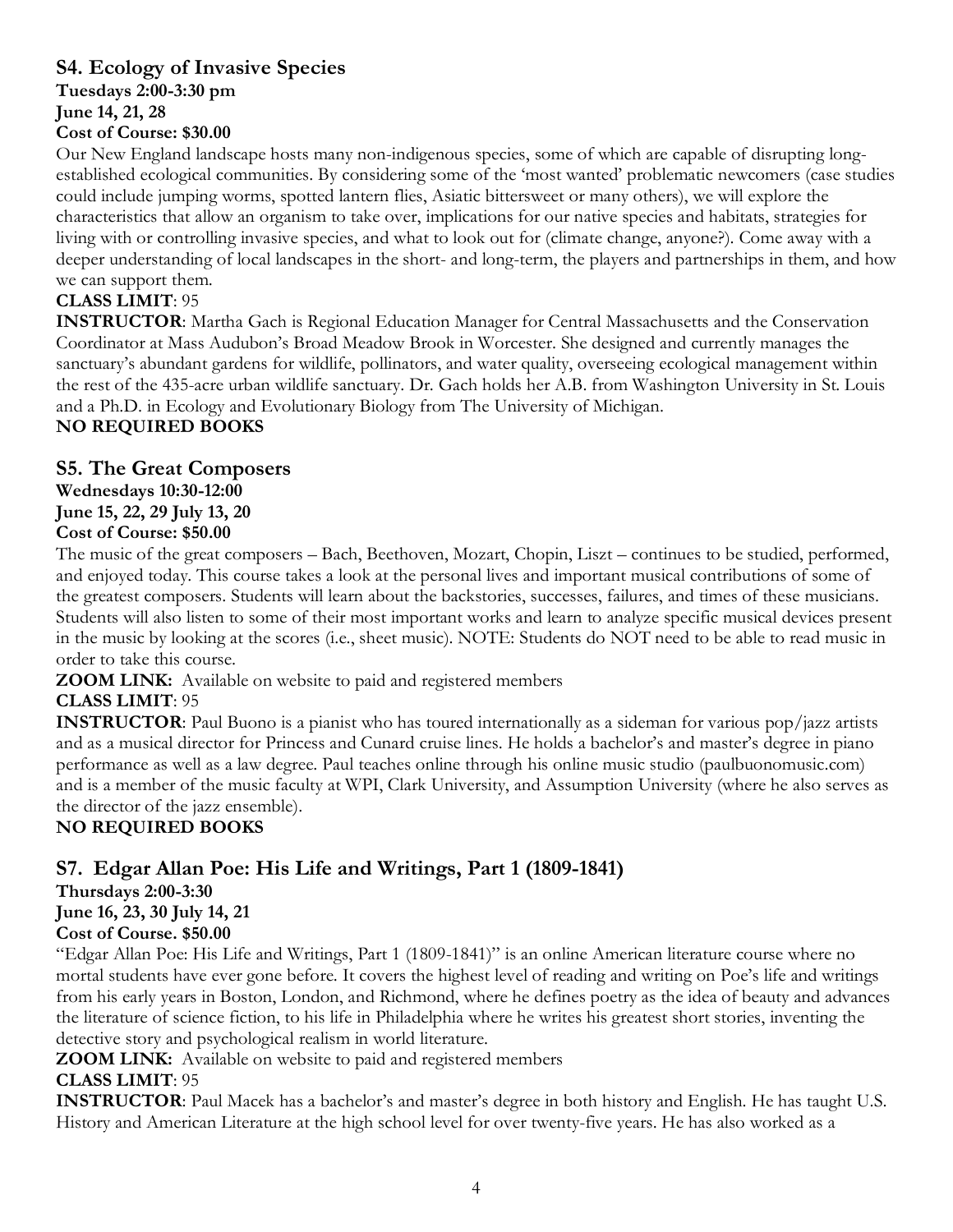proofreader and copyeditor for thirty years. Paul is the author of seven books, five on history, one on education, and one on literature.

## **NO REQUIRED BOOKS OPTIONAL BOOKS:**

*The Complete Tales and Poems of Edgar Allan Poe*. Vintage ISBN 0-30471678-7 *Illustrated History of Edgar Allan Poe,* Paul Macek author and publisher, ISBN 978-0-9670473-2-4

## **S8. Writing a "Legacy Letter"**

**Monday 10:30-12:00 & Thursdays 10:30-12:00 July 7, 11, 14, 18 Cost of Course: \$40.00**

A legacy letter (also called an "ethical will") is a written document that allows you to share your life lessons, express your values and transmit your blessings to future generations. A legacy letter is shorter than a memoir, typically just a few pages. Writing one is a rewarding experience that creates an enduring gift for children, grandchildren and other loved ones. This course includes discussion and brief writing exercises to help you examine your life history, explore your values and capture important insights. It offers advice and a model structure to help you draft and complete your own legacy letter.

**ZOOM LINK**: Available on website to paid and registered members

## **CLASS LIMIT**: 95

**INSTRUCTOR**: Jay Sherwin has practiced law, given away money for five different charitable foundations and served as a hospital chaplain. In 2019, he created the Life Reflections Project to educate people about legacy letters, ethical wills and other legacy documents. Jay is a Worcester native who now lives in Portland, Maine; he has extensive experience facilitating online adult learning programs, and he has taught this Course: for adult learning programs nationwide.

## **NO REQUIRED BOOKS**

## **S9. Understanding the Filibuster: History, Procedure, and Prospects for Change July Tuesday & Thursday 12:15-1:45**

**July 12, 14, 19**

#### **Cost of Course: \$30.00**

This course will explore the filibuster rules in the United States Senate, which when invoked require a 60-vote supermajority to pass legislation or take other action. We will first review the history of the filibuster and examine some of the most significant historical uses of this mechanism. We will then examine the rules that govern filibusters and how those rules have been modified at times – particularly regarding confirmations of Supreme Court appointments. Finally, we will evaluate the merits of the filibuster, review current issues regarding the filibuster, and examine prospects for change.

**ZOOM LINK:** Available on website to paid and registered members

## **CLASS LIMIT: 95**

**INSTRUCTOR:** John S. Ross, III (Jack) received his A.B. degree from Yale University and his J.D. degree from the University of Virginia School of Law and served as Adjunct Professor of Law at Washington and Lee University School of Law. Jack has taught numerous courses in the WISE program focused on constitutional law and the Supreme Court, and he facilitates the WISE Supreme Court SIG.

## **REQUIRED BOOK:**

#### OPTIONAL BOOK:

*Kill Switch: The Rise of the Modern Senate and the Crippling of American Democracy* by Adam Jentleson (W.W. Norton & Co. 2021)